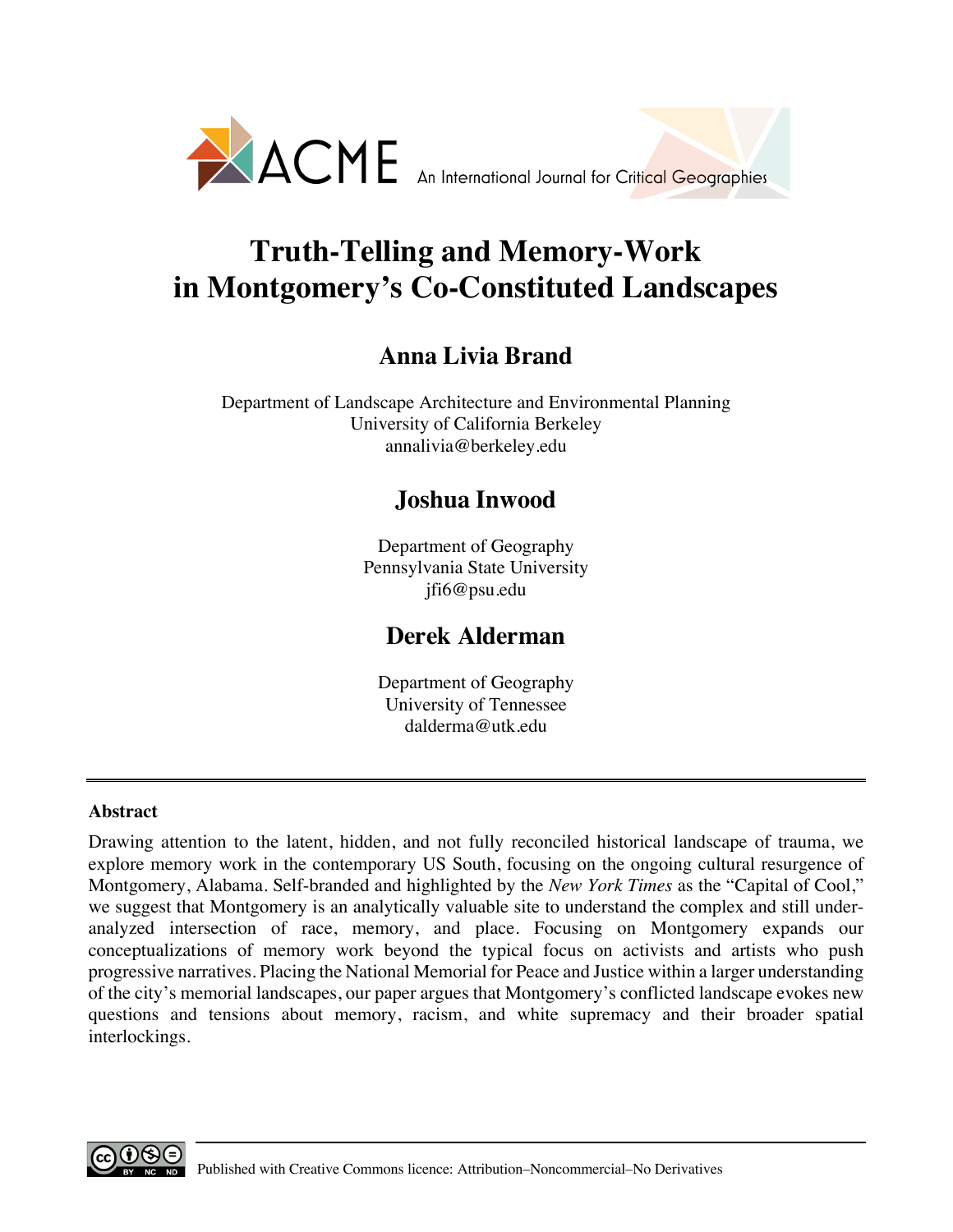#### **Keywords**

#### Memory, race, lynching, memorials

#### **Introduction**

Cities in the Southern United States (US) are sites of critical commemorative debate and change (Dwyer et al. 2013; Hanna 2008; Hodder 1999; Logan and Reeves 2008; Rose Redwood and Alderman 2008), a reality that has intensified even more in post-Charleston and post-Charlottesville America. This intensification is a seminal moment in memory work, drawing attention to the range of labor intellectual, social, bodily and political—required to create public memorials that build capacity to recognize and understand the legacies of discrimination, dispossession and violence integral to understanding the US landscape (Alderman and Inwood 2013; Jones 2011; Till 2012). Drawing attention to latent, hidden or not fully reconciled histories of trauma, memory work, and their associated built environments and landscapes, speaks to the challenges of confronting the ongoing links between racism and urban development in contemporary southeastern cities. This includes those that are physically visible but also the latent spaces and moments which sometimes sit "unmarked and unremarked" within the slick marketing campaigns and memorial experiences favored by city leaders, tourism promoters and branding firms (Tyner et al. 2012).

Perhaps no city in the American South captures the labor involved in memory work and its accompanying contradictions and complexities quite like Montgomery, Alabama. Situated along the banks of the Alabama River and once home to the most extensive domestic slave market in the US, more recently the city has witnessed a cultural resurgence. Self-branded and highlighted by the *New York Times* as the "Capital of Cool," Montgomery is attracting national attention (Yuan 2018). Redevelopment of its downtown cityscape includes a minor league baseball park and convention center, as well as the highly publicized Equal Justice Initiative's (EJI) memorial to lynching, the National Memorial for Peace and Justice, and its Legacy Museum, both of which narrate and unflinchingly embody the history of racial injustice and violence against African Americans since enslavement (Robertson 2018). Underlying this paper is a belief that within the current and highly charged memorywork moment that the US finds itself, Montgomery provides more than merely an interesting case study. Situated in a region that has often gone under-theorized (although see Wilson 2000; Woods 1998, 2017), Montgomery is in the midst of a powerful moment, and a geographical reordering focused on remembering and truth-telling, and the city is a valuable analytical indicator of how geographically conflicted that memory work can be, not just in Alabama but across the broader US.

We argue that Montgomery's conflicted landscape evokes new questions about truth-telling, racism, and white supremacy and their broader spatial interlockings, exposing the ways truth-telling and memory work fit within broader social, political and economic structures (Inwood et al. 2016). Drawing on Elizabeth Alexander's poem, *Invocation*, we examine Montgomery's current landscape of memory work, putting it in conversation with the tensions and possibilities that this work evokes to examine how landscapes can raise questions that have long been silenced. Alexander notes in her poem that "there is such a thing as the truth." Using her words as a framework, we suggest that the truth work of the Equal Justice Initiative (EJI), set within a landscape of a post-slavery, still-segregated, and now neoliberal city, problematizes the ways we come to see the truth.

The way "we" see the truth is an important point of departure for us as white scholars as well. This paper has come together in a time when there has been a broader and sustained pushback by reactionaries to the teaching of race and racism and critical race theory. Indeed, as we write politicians in Florida are proposing legislation that would prohibit public schools and businesses from making white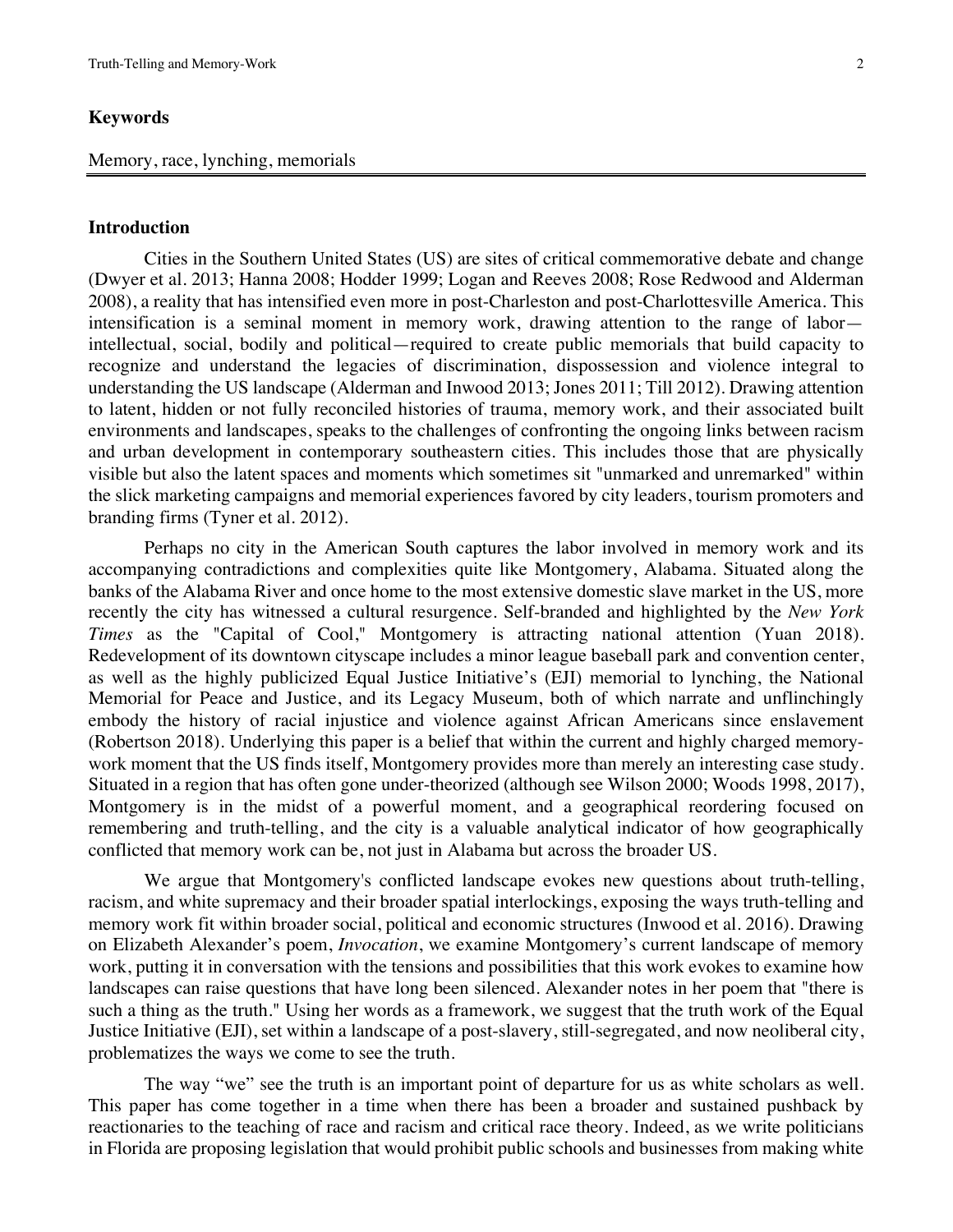people feel uncomfortable or feel discomfort when learning about the history of racism within the US. This bill is part of a larger effort that seeks to keep hidden the most painful truths about the US. This fight over the ways that the truth of the past impacts the present (and in turn the future) and the emotional and physical labor this fight embodies needs to be integrated more fully within the broader discipline. As a result, we—three white, privileged scholars at high impact research universities—undertook this analysis and reading of the landscape as a point of departure to highlight what the struggle over memory and meaning might look like within the context of broader efforts to pushback against the white supremacist realities of  $21<sup>st</sup>$  century America.

By briefly exploring and interpreting the commemorative landscape of Montgomery, Alabama, we initiate discussions of the role of memory work and its capacities and limitations in memorializing and coming to terms with longer histories and legacies of race and racism in the US South. Specifically, by highlighting the work of the EJI site and Montgomery's expansive downtown landscape, we situate the promises and perils of memory work and the ways the labor of remembering is wrapped up in and through broader understandings of race and racism in the US. While the EJI memorial has garnered national attention, other less prominent but no less important sites of memory exist within the city. Taking these sites seriously, we expose the myriad ways memory is made and repackaged in the downtown landscape and how this specific memory moment is central to highlighting and exposing the contradictions of race in the built urban environment.

#### **Background**

Montgomery is in various ways attempting to come to terms with its conflicted history and to look "cool" and welcoming to visitors and investors. The First Capital of the Confederacy, the secessionist, white supremacist government that waged a bloody civil war to preserve the enslavement of African Americans, Montgomery also played a significant role in birthing another very different revolution, the US Civil Rights Movement. The city was the site of intense civil rights protests in the 1950s and 1960s and the home of Martin Luther King Jr.'s first church (Dwyer and Alderman 2008). Its new experience economy (Pine et al. 1999) of entertainment venues, museums, and memorials highlight the contested, sometimes controversial role of memory in the development and marketing of urban areas. With the recent installation of monuments dedicated to this conflicted past, one cannot turn a corner in Montgomery without confronting the place-based realities of American structural racism interspersed, often uncomfortably, among new restaurants, trendy coffee shops, boutiques, and high-rise developments (Inwood and Alderman 2021; Alderman and Inwood 2021). Seeing these contradictions written so powerfully upon the Montgomery landscape raises questions of more general importance to many cities about the nature and potential of memorial landscapes to interrogate the broad array and long history of racist violence that exist within the US and the way those histories sit uncomfortably close to presentday consumptive scenes.

This uncomfortable and tension-filled situating of sober memory-work alongside the political economy of contemporary urban development is, in fact, the sine qua non of how these landscapes came to be in the first place. Montgomery sits on land that once belonged to Creek Indigenous peoples whose land was ripped away during some of the first waves of settler expansionism after the American Revolution (Rogers et al. 2018). The wealth and prominence of Montgomery was enhanced by its strategic location along the Alabama River. The waterway carried timber and raw materials from North Alabama and Georgia to Mobile and the Gulf of Mexico. Its waters also carried enslaved men, women, and children, and the city became one of the largest domestic slave markets in the US. This domestic, inter-regional slave trade, operating well after the abolition of the more widely discussed transatlantic trafficking of Africans, transformed Montgomery's position in the region as it was strategically located near the "Black Belt", a term used to describe the rich, dark, cotton-growing dirt in the region and the growing population of African Americans brought there with the expansion of slavery from the Upper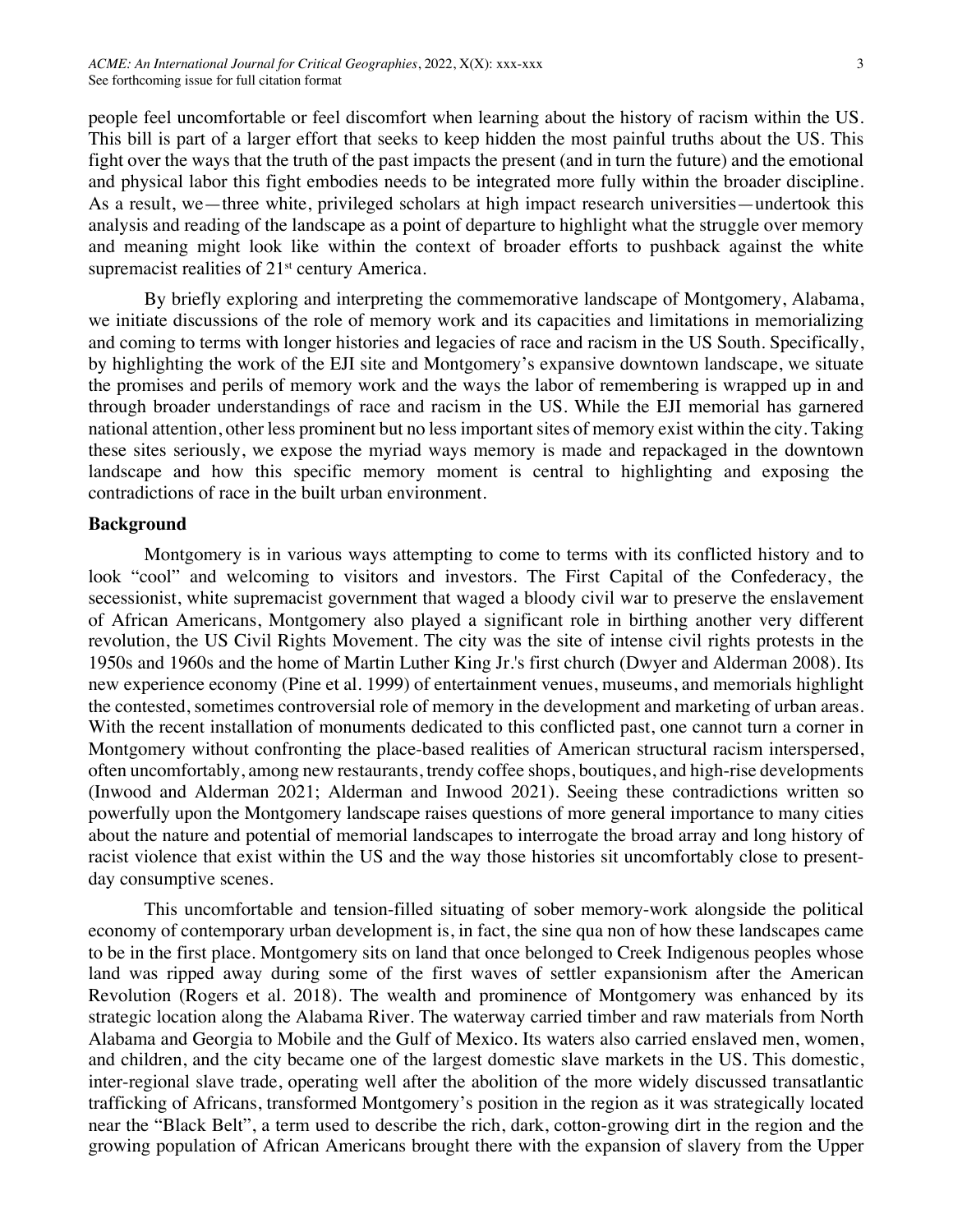to the Deep South (Tullos 2004). It was, in fact, because of Montgomery's centrality within this economic geography of slavery and the intense pro-slavery secessionist sentiment in which it traded, which led the Alabama city to be chosen as the first seat of political power for the Confederate government (Rogers et al. 2018).

This historical landscape and its interlocking logic of racial capitalism rest tacitly—and at times explicitly—within the present confluence of memory and landscape. Within the surge of memory work, there exists the layering of history, politics, and economics, that at times is co-opted, but at other times reveals larger and broader truths about the nature of racial capitalism and dispossession in the city, region, and nation (HoSang et al. 2012; Melamed 2011; Pulido 2016). Ongoing struggles to connect to broader processes of racial capitalism and white supremacy in ways that confront, challenge and contextualize the realities of slavery and racial terror lynching (Alderman 2011; Gilmore 2002; Rice Kardux 2012) are localized and made sense of in Montgomery's new landscape of memory. In this way, Montgomery is at the forefront of efforts to connect broader national and regional stories and affects to local sites, streets, and buildings, to tell the truth**,** *and* as we argue in this paper, more precisely narrate and embody how communities confront these legacies and contemporary realities of violence (Doss 2012). Importantly the narration of violence and racism is not a singular or static moment of social and spatial translation but layered in such a way that it becomes folded back into processes of accumulation and co-optation. As we argue, Montgomery's new landscape raises questions about how and in what ways the work of memory is never straightforward, and how its contradictions, complexities and intensities course through the landscape, animating tensions within the city.

Montgomery highlights how the American South is part of, rather than apart from, broader regional and national trends (Jansson 2017; Nagel 2018). The city expands our conceptualizations of memory work beyond the typical, narrower focus on activists and artists who want to push progressive narratives (Till 2008). While the raw activism of memory work and the taking of responsibility for histories and victims of racism is necessary, creating environments for representing difficult, if not painful, memories of the past are now also firmly part of the architecture of urban political economy. An emphasis on truth-telling resonates with immigrant communities and people of color (Baikner 2015) who have long battled state-sanctioned denials of the histories and contemporary legacies of racism, and the life-and-death stakes of those battles have done nothing but grow in a post-truth Trump America.

#### **Equal Justice Initiative and a Truth-Telling Agenda**

The Equal Justice Initiative (EJI) represents a watershed intervention in truth-telling and memory work within Montgomery and the larger nation. Dedicated to exposing the interrelationships existing between racialized mass incarceration and the legacy to slavery and racial terror, EJI works to transform how we see the past in order to reshape how we understand and act upon the present and future, especially in the area of criminal justice reform. Behind the leadership of activist lawyer Bryan Stevenson, EJI has been part of several high-profile cases and lawsuits in Alabama, overturning of 135 death sentence convictions in the state and successfully arguing for the abolishment of mandatory life without parole for children (Schilling 2018). Under-girding EJI's memory-work is the belief that challenging contemporary racial inequalities of police harassment, anti-Black violence and penal injustice requires a historical and geographical understanding of legal and extralegal violence against Black lives. EJI defines racial terror lynching as having at least one of six different attributes: resulted from accusations of interracial sex; occurred in response to casual social transgressions; allegations of serious violent crime; public spectacle; violence that escalated into the targeting of a larger community and African American leadership that resisted being mistreated or the mistreatment of the Black community (EJI 2017, 5). In addition, the lynching that EJI documents focusses on violence that occurred during the era of Jim Crow segregation and efforts to intimidate Black communities and people from asserting their constitutional rights (ibid).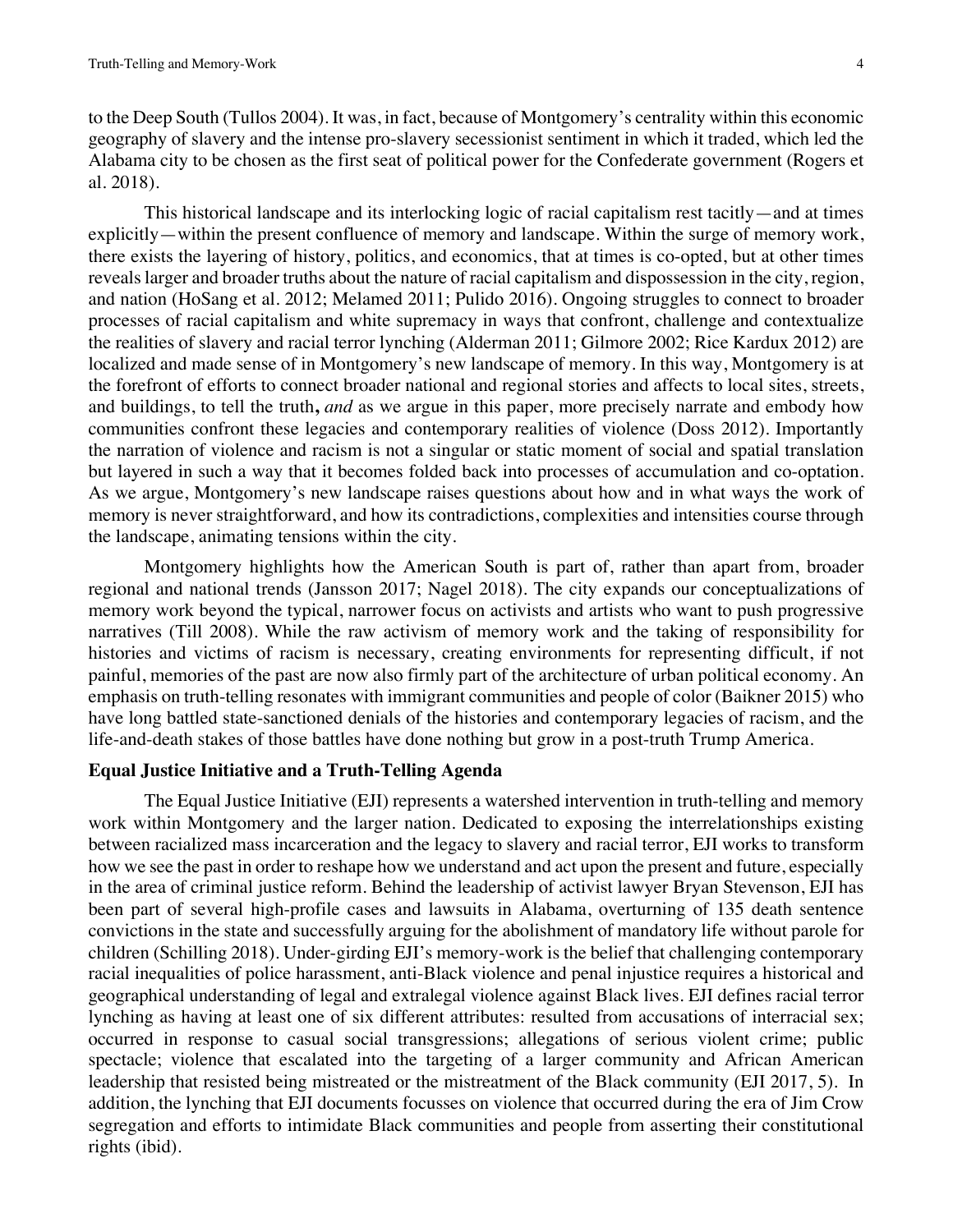Given the public nature of racial terror lynching and its long connection to racism and white supremacy, and as EJI highlights, there is a geography to the way lynching and its associated oppressions operated throughout the US. A goal of EJI is to show that lynching was not only a southern phenomenon, but a trauma carried out and experienced throughout the US. By highlighting this geography, EJI expands our understanding of the role that lynching played in the making of the contemporary US cultural, economic and political landscape—reaffirming what Bledsoe (2019) sees as the "primacy of anti-Black oppression" to the story of the American nation. By connecting to broader narratives of racial capital and other forms of injustice related to race and racism, EJI opened the National Memorial to Peace and Justice in April of 2018.

It is difficult to envision a community in the US without a connection to lynching. Yet, as a nation, we have never told the truth of its geographical scope, nor have we fully exposed the ways that contemporary landscapes hold latent racial processes—the unnamed names, the untold horrors of racism, the unpunished perpetrators and the unmarked places of white supremacy and racial capitalism that shape the development of the nation. The sheer extent of institutional denial and forgetting is staggering. After over a century of almost 200 unsuccessful Congressional bills that would have made lynching a federal crime, the US Senate finally approved an anti-lynching bill in late 2018 (Schuknecht 2018). EJI's work to memorialize the legacy of terror lynching fits within broader processes of memory work, the way activists, artists, non-profits, local and regional governments, citizens and even presently elected officials are increasingly coming to terms with the reality and deep contexts of racism.

From the City of Montgomery's standpoint, EJI's hard-edged memory work fits within the softer heritage displays and performances of urban marketing campaigns and branding, even as these new economic development tools clearly delineate the limits to which racial neoliberalism can ever come to terms with the latent and ongoing workings of racism. Neoliberal promotions—with their reduction of social justice to exchange value—may seem to offer progressive and inclusionary solutions to the racist histories of cities, but these reforms are seldom avenues for realizing full reconciliation or building deep, reparative geographies of memory for past and continuing victims of inequality (Brasher et al. 2018; McFarland et al. 2019). Attracting international attention, Montgomery has been keen to use the national and international attention garnered by the EJI's Memorial and Museum to help market the city, successfully bringing 400,000 visitors to the city since April 2018 and contributing \$1 billion in traveler spending to the local economy. EJI exposes memory work as not just the labor of remembering and creating public memorials, but also the power of memory to rework or influence the circulation and flow of meaning, people and capital that frame broader understandings of politics, culture and the economy. These flows then raise new questions by evoking, naming and presenting untold truths in the contemporary landscape.

Truth is not simply a factual narration, although the excavating and recognition of long suppressed facts of trauma is important for historical accountability. Recent interventions note that when it comes to monuments that deal with racial injustice there is a need to shift discourse from "interpretation" to a "more critical interrogation of the very histories we choose to see in the first place" (Flewellen et al. 2021, 230). As a result of these insights the sharing of the emotional and psychological truths of racism becomes important. We use truths purposely to demonstrate that within the context of EJI's efforts to speak truth to power there exists a multiplicity of perspectives and realities about lynching in the US. As way of example, the ways in which these crimes were carried out is contextual and shifts through time and space and across sexualities and genders as white society used lynching violence to enforce the ever-shifting terrains of white supremacy within the US. Truth telling is an important avenue for local communities and community activists to animate local and regional politics around entrenched injustices, longstanding legacies of racial violence and the continued work that those violences do in communities across the US, all of which are grounded in geographic conditions (Inwood 2016). Yet such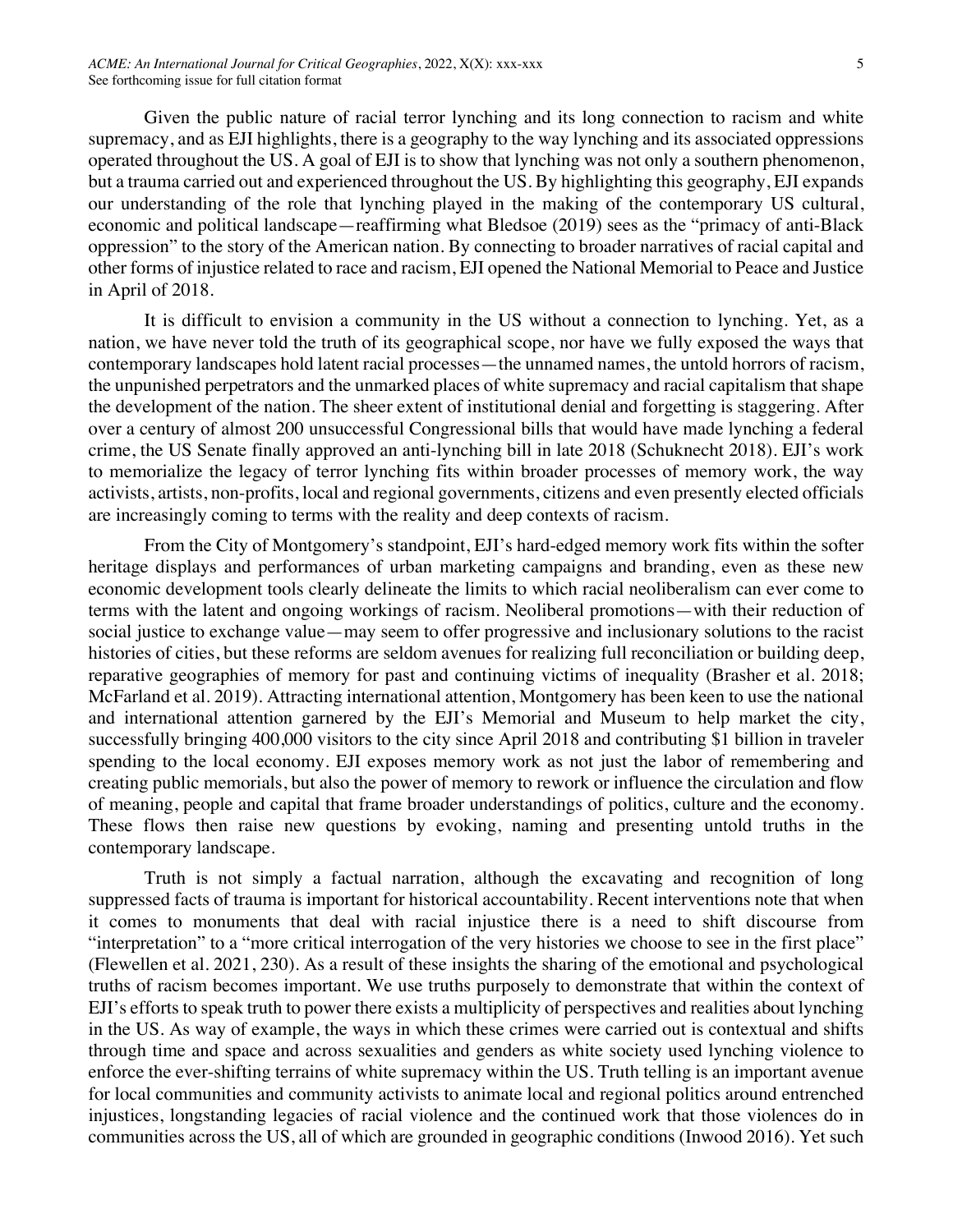truth claims-making can be difficult work for neoliberal authorities who have tended to treat inequality as safely in the past (McFarland et al. 2019). Thus, memory work is often in tension with city urban and economic development efforts. The southeastern US has been at the forefront of these contradictions.

What is interesting about the work at EJI and what sets it apart from some of the other truth processes taking place in the region is that EJI is folded into the broader community. In many of the other areas where truth telling takes place the work is often done in opposition to local government and civic leaders who find the truth inconvenient or too painful (Inwood 2012a, 2012b). Perhaps one of the reasons Montgomery is embracing the lynching memorial is that because the peace and justice memorial takes a broad scale view of the racial violence, it does not focus solely on Montgomery, it leaves space for Montgomery to embrace the memorial without having to fully engage in the more difficult process of coming to terms with its own past traumas.

This reality raises many new questions, not just in terms of how memory work can take place in cities, but for how contradictions within the landscape expose painful truths about the still unresolved realities of white supremacy. Through our focus on the broad array of significant memorials in Montgomery, we argue that the memory work in the city is indicative of the way different actors internalize, come to terms with and portray the longer-term legacies of violence and trauma that come to define what geographer Karen Till calls "wounded places," or sites of trauma and forgetting that reinforce inequalities (Jonker and Till 2009; Till 2012).

#### **Placing the Memorial for Peace and Justice**

The cultural landscape is important for understanding how we come to remember, celebrate or come to terms with complex historical legacies. While there are myriad ways to discuss the cultural landscape, central to our modern-day understandings is the way the landscape is both a thing that can be analyzed, but also a process that helps us to understand our place within larger socio-political histories and contemporary realities (Schein 1996). As a material thing, the landscape is composed of tangible objects—steel, stone, wood, brick—that shape visitors' experiences of a memorial site, helping form a commemorative atmosphere or feeling (Sumartojo 2016). The materiality of landscapes varies in scale and scope—they can be immersive experiences, or they can be moments within larger landscapes, and these material landscapes can work in tandem with one another across the scale of a city. As a sociopolitical process, memorial landscapes help us to understand history—to see and to feel the depth and the scope of historical events, processes, and systems. More importantly, they help us to understand *our place* within those same events and their ongoing impacts. When it comes to questions of truth, the discursive and material connections within a memorial tableau works to create understandings about history and the place of those events within a longer and more sustained local, regional or national story. Memorial landscapes can help reinforce or challenge dominant narratives about the foundational events that have shaped place, and they raise questions about our collective understandings of who we are, how we got here, our place of belonging within the social and political life of the nation and whether these landscapes point us to more inclusive and socially just futures (Alderman and Inwood 2013; Dwyer and Alderman 2008; Tolia-Kelly 2016; Whelan 2016).

Perhaps nowhere is this provocation of untold truths been made more visible than in the National Memorial to Peace and Justice. The memorial sits on top of a hill overlooking downtown Montgomery. As you enter, you begin your journey along a gravel path. On one side are a series of installations dedicated to the historical context of slavery, justice and the place of terror lynching within the history of the nation. On the other side sits a wide grass field and a sculpture by Ghanaian Kwame Akoto-Bamfo representing slaves on a slave ship. Shackled in steel, the figures reach out trying to steady themselves against the buffeting of storms and waves on their forced journey from Africa through the middle-passage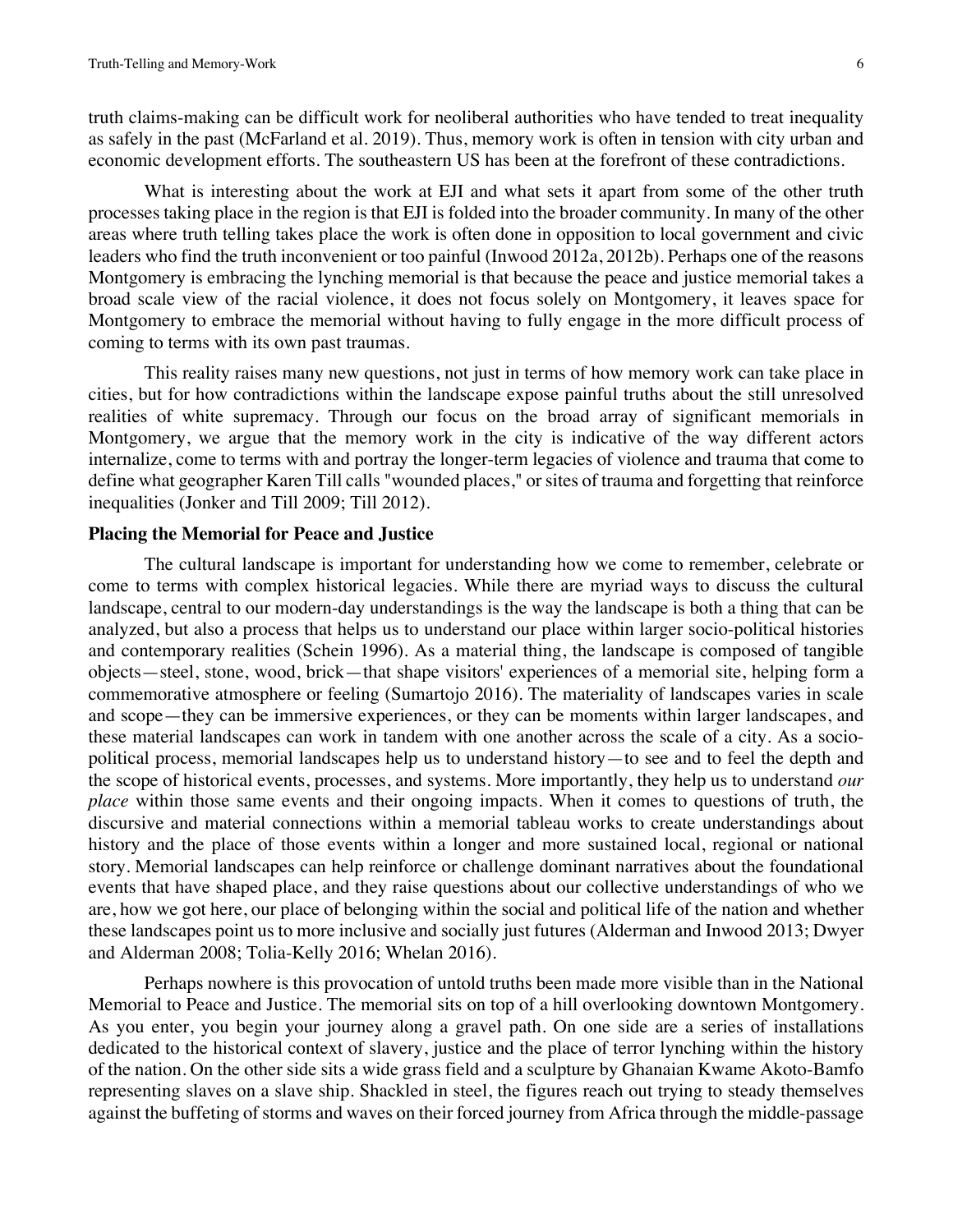and into the US. The starkness of the memorial and these bodies against the green fields challenges the tradition of trivializing and deflecting the physical and emotional pain of racism.

Farther ahead and as the path takes a sharp left turn you enter into the main memorial site. There, you are confronted by 800 suspended Corten steel box monuments. The seemingly endless rows of suspended steel box monuments allude to the way many lynching victims were hung from trees. The materiality of these weathering steel boxes is critical, as they are intended to rust and oxidize over time, resulting in a rich brown color that contrasts with the expansive green lawn and the rough textures of wood and concrete that make up the memorial. Engraved on each box is a name of a state and county along with the names of those murdered and the date of the racial terror. As you work your way through the memorial site, those steel sarcophagi slowly rise and, as you walk down a wooden ramp, you are at the bottom of the memorial, literally drowning in a sea of names, and boxes and counties. By entering into this area of the memorial, the full weight and experience of racial terror lynching are exposed and the vast expanse of steel begins to enclose you until it feels inescapable. With the impossibility of being able to read every individual monument, one develops an overwhelming if not smothering sense of the scope and scale of the injustice. As the designers of the National Memorial for Peace and Justice realize, the very form, materiality and layout of memorials have an affective power that advocates hope to harness so as to "re-work" or reshape how people interact with and appreciate these painful histories.

It is also under the weightiness of these steel boxes and their inscriptions that the visitor is prompted to think about the justifications used to lynch and terrorize African American men, woman and children. Along the walls are the rationales white Americans used to justify the widespread use of racial terror lynching: they are curated to challenge generations of myth making that framed lynching as anything but a tool of white social control over the bodies, livelihoods and psyches of African Americans. Once out of the main memorial site, visitors confront duplicate copies of the suspended steel boxes, laid out, almost like coffins or caskets, for further inspection by visitors. These were cast so that counties where lynching occurred can take their memorial back home for the purposes of highlighting and reflecting upon the histories of violence that have occurred and the role that terror lynching played within their own communities. As one EJI staff member described, once this process begins, the remaining unclaimed steel boxes will serve as a report card of sorts of who is trying to come to terms and who is not. Taking responsibility for past trauma is one of the key aspects of meaningful memory-work and truth-telling.

As you leave the main memorial, additional sculptures and monuments speak to the wider array of anti-Blackness that permeates the American landscape. Dana King's sculpture, *Guided by Justice*, prompts you to think about the Black women who led the Montgomery Bus Boycott and Hank Willis Thomas's *Raise Up*, speaks to the ongoing precarity of Black life at the hands of law enforcement. Leaving the memorial, you finally come to a plaque displaying Alexander's poem, *Invocation*. During our visits in June 2018 and February 2019 her words, etched in black granite, cut against the bright blue Montgomery sky and Montgomery's downtown cityscape. They evoke and harness the magnitude of what you have just witnessed:

The wind brings your names We will never dissever your names nor your shadows beneath each branch and tree.

The truth comes in on the wind, is carried by water. There is such a thing as the truth. Tell us how you got over. Say, *Soul look back in wonder*……

Here you endure and are luminous. You are not lost to us.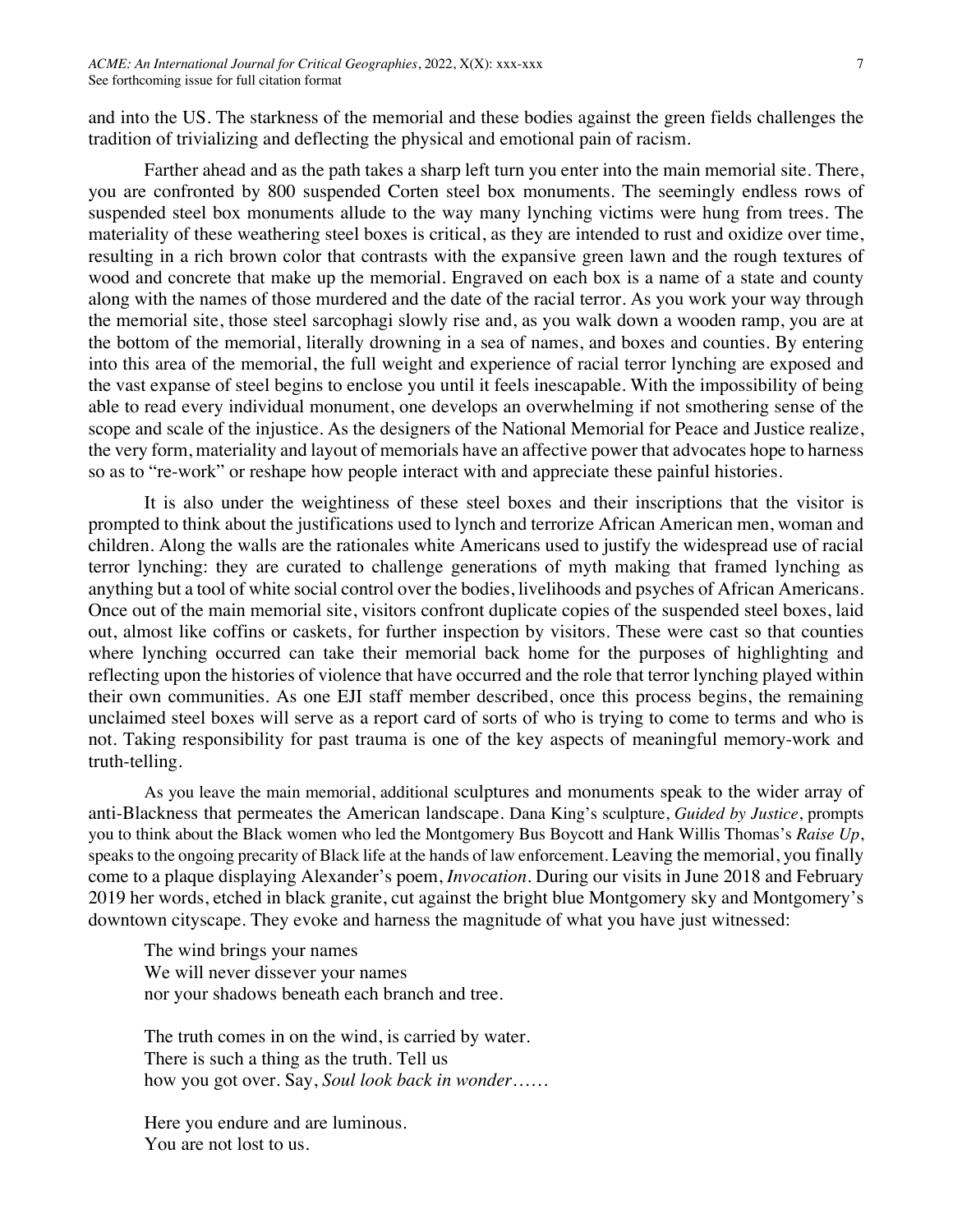The wind carries sorrows, sighs, and shouts.

The wind brings everything. Nothing is lost.

By placing Alexander's poem *Invocation* at the end of the memorial, the landscape design is an invitation to broader reflections on the meaning of lynching and the significance of the EJI memorial complex to the city and nation. In this way space is opened to reflect on what McKittrick and Woods (2007, 5) describe as the need to explore knowledges that are created "within and against the grain of dominant modes of power, and space." The juxtaposition of Alexander's poem against a backdrop of downtown Montgomery, with its high-rise bank buildings built over the site of domestic slave markets (Inwood et al. 2020), is a reminder that the city is built through the very material realities that EJI highlights through their memorial complex. Returning to McKittirck and Woods (2007, 5) and Alexander's poem evokes how Black geographies entwine "with—rather than outside—what has been called coloniality's persistence." Alexander's words bring the past into the present providing testimony to the truth of racial terror never fully or truly confronted in the US.

The poem prompts a new set of questions. Now that the memorial has remembered the names of the murdered and has saturated the landscape with the scope and inhumanity of racial violence, how do we see Montgomery? How do we see the city's contradictions, erasures and still emboldened memorials to white supremacy in relation to new memorials that seek to highlight African American achievements and struggles? These contradictions expose the city to a critical rethinking and prompt us to ask: on whose labor is this city built and in what ways does this city's rebranding of itself isolate these histories from the broader reimagining that city leaders are pushing and promoting? Thus, it is necessary to place—literally and metaphorically—the EJI memorial within the larger landscape of memorialization and urban redevelopment in Montgomery. This emplacement process is about asking how Montgomery's different memorial landscapes, ongoing white supremacy *and* its urban redevelopment all speak to or past one another.

#### **Montgomery's Memorial Landscape as Conflicted Spatial Landscape**

Scholars of social memory increasingly assert the value of understanding the locational and dialogic relationship between different memorials and of situating memorials within larger understandings of landscapes and memorial complexes. Memorials form together—either by design or sheer experience—a spatial narrative that generates meaning beyond the sum of its parts (Hanna et al. 2019; Ryan et al. 2016; Smith and Foote 2017). To fully understand the place of the National Memorial for Peace and Justice within Montgomery, one must trace their steps to Court Square, which you can see, as anchored by the Renasant Bank Tower, from the EJI memorial site. The square, with its central fountain, is surrounded by mid-rise and high-rise buildings that once housed the city's historic business hub of banks, insurance offices, drug stores, shops and hotels. Court Square now house banks, local businesses, the Montgomery Convention and Visitors Bureau and a small triangular park commemorating Rosa Parks. Court Square was once the city's busiest slave auction site and slaves were marched to the square up to what is now Commerce Street from the Alabama River. EJI collaborated with the Black Heritage Council of the Alabama Historical Commission to sponsor the establishment of slavery-related historical markers in downtown Montgomery. As one of these memorial plaques notes, "Africans of all ages were lined up for inspection and auctioned at this as well as four other major depots, three of which lined Market Street (now Dexter Avenue)." According to EJI, by 1859, Montgomery had "as many slave depots as it did hotels and banks" (12). Court Square is also the site where Rosa Parks boarded a bus in 1955 and launched the Montgomery Bus Boycott and arguably the modern Civil Rights Movement. At the park adjacent to Court Square, a memorial plaque marks the spot of that consequential boarding of the bus (Alderman et al. 2016).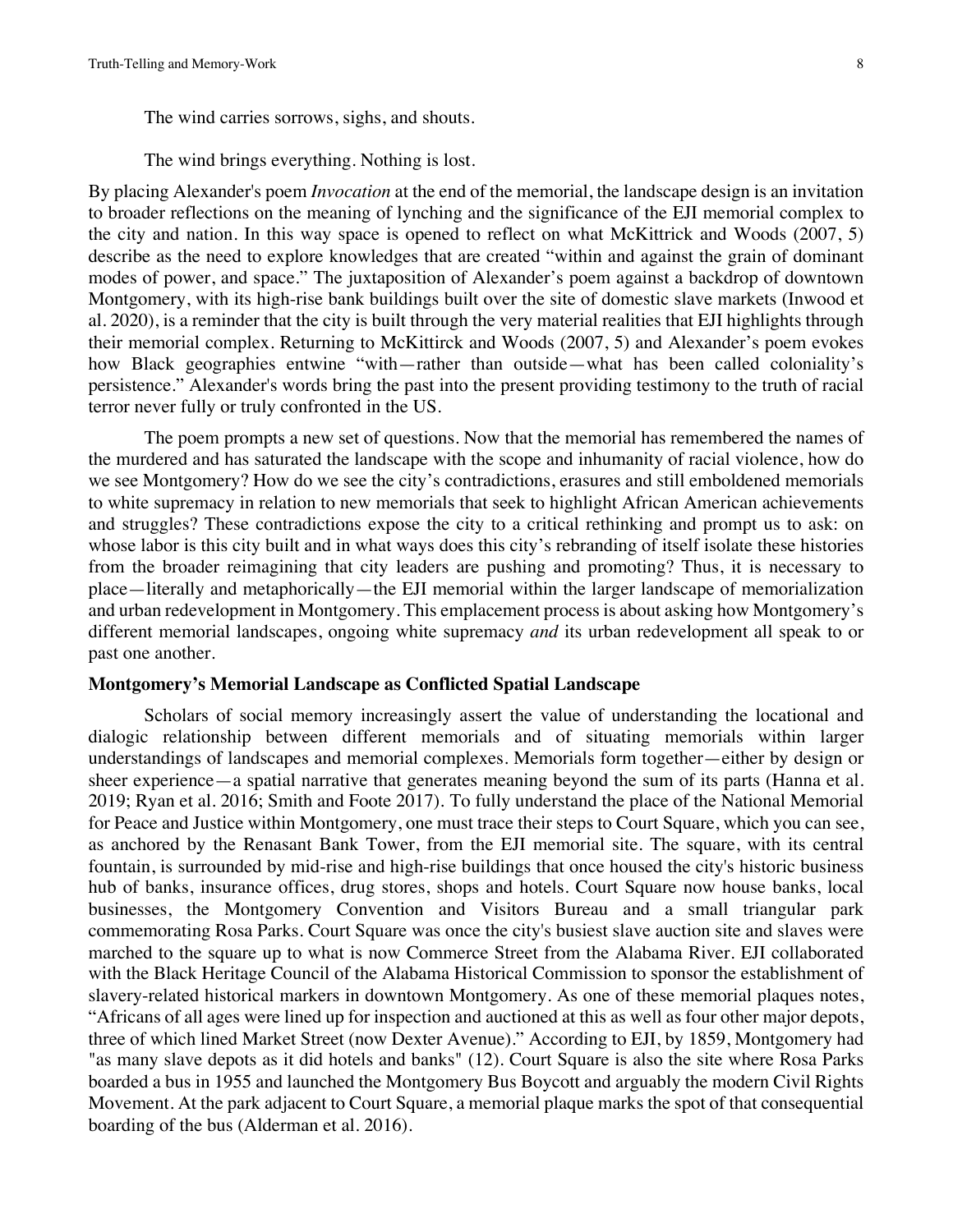Court Square is the turning point from Commerce Street to Dexter Avenue, linking Dexter to the State Capitol building, the site where Jefferson Davis was sworn in as the First – and only—President of the Confederate States of America. The axes from the Alabama River to Court Square and from Court Square to the Capitol are still clearly delineated in the landscape of Montgomery, with wide streets legibly engraving the visual axes of power, commerce and racism. Dexter Avenue illustrates, as Hebbert (2005, 581) notes, the capacity of the street to serve as locus of collective memory, not only as a site for "overt commemoration of public memory," but also as "the accumulation of group memories" through the everyday material settings and socio-spatial patterns of living, moving and remembering. Hubbard and Lyon (2018, 937) similarly locate streets within the wider performative systems and histories of space and urban social life, arguing that streets are "contradictory and complex" sites of contestation.

Dexter is most assuredly a contradictory landscape. Civil rights marchers pushed up from Court Square Fountain to the state capitol during the Selma to Montgomery Voting Rights March. Martin Luther King organized the Montgomery Bus Boycott in the basement of the first church he pastored, Dexter Avenue Baptist Church, which sits at the top of Dexter. Yet, Dexter Avenue was also the white shopping district of the city during times of segregation, only one block away from Monroe Street, which was the African American shopping district. On Dexter sits a dense historic fabric of low-rise commercial buildings, including the Kress Department Store, which has been recently renovated with upscale housing and retail space. The Kress site is a critical site of memory work on the corridor, creating an urban heritage aesthetic for consumers through its several internal memorial sites dedicated to race and reconciliation in the city. It is at Kress where one can find recovered marble slabs that once marked and hung-over segregated drinking fountains in the store, as well as a story booth and podcast studio, where the people of Montgomery can tell, record and archive the stories of their lives and hardships. Just adjacent to the Kress and its coffee shop, is a new public park at the former site of the Montgomery Fair Department Store, where Rosa Parks worked and which now commemorates Parks's civil rights activism. Dexter, between Court Square and the capitol building, is now a mix of vacant commercial properties, restaurants, redevelopment, the Retirement Systems of Alabama building, as well as state judicial and educational buildings.

Dexter reminds us that US history has always included the lives and perspectives of African Americans, even if it takes decades to begin to come to terms with what that story is and how we remember it. The celebrated avenue is now the site of several memorial plaques honoring Montgomery's deep role in civil rights organizing and protests, including one highlighting the Dexter Avenue Baptist Church and one to Fred David Gray, the civil rights attorney who represented the 623 victims of the Tuskegee Syphilis Study. At the top of Dexter, just before the Capitol, are two memorial markers that capture so well the divided nature of southern social memory. On the north side of the street, one stone memorial commemorates the Selma to Montgomery March, which began with the bloody encounters at the Edmund Pettis Bridge and ended at the nearby State Capitol Building. The march precipitated the passage of the 1965 Voting Rights Act—arguably the crowning achievement of the Southern Movement for civil and political rights. On the south side of the street, another almost unreadable stone memorial commemorates the 1861 inaugural parade for Jefferson Davis. Dexter Avenue culminates at the steps that lead up to the capitol building. Recently, as part of a wider public art strategic plan, the city commissioned a public art crosswalk at the top of Dexter that depicts footprints commemorating the Selma to Montgomery March.

Situated at the top of a long upslope, the Alabama State Capitol, with its white dome, impressive grounds and manicured lawns, dominates Dexter Avenue and its approaches. Within the capitol grounds are an array of memorials, plaques, and monuments to Alabama's development and major and minor figures in the state's history. These plaques and memorials also call attention to contradictions and tensions that filter through the work of memory and exemplify the ways in which memory is always and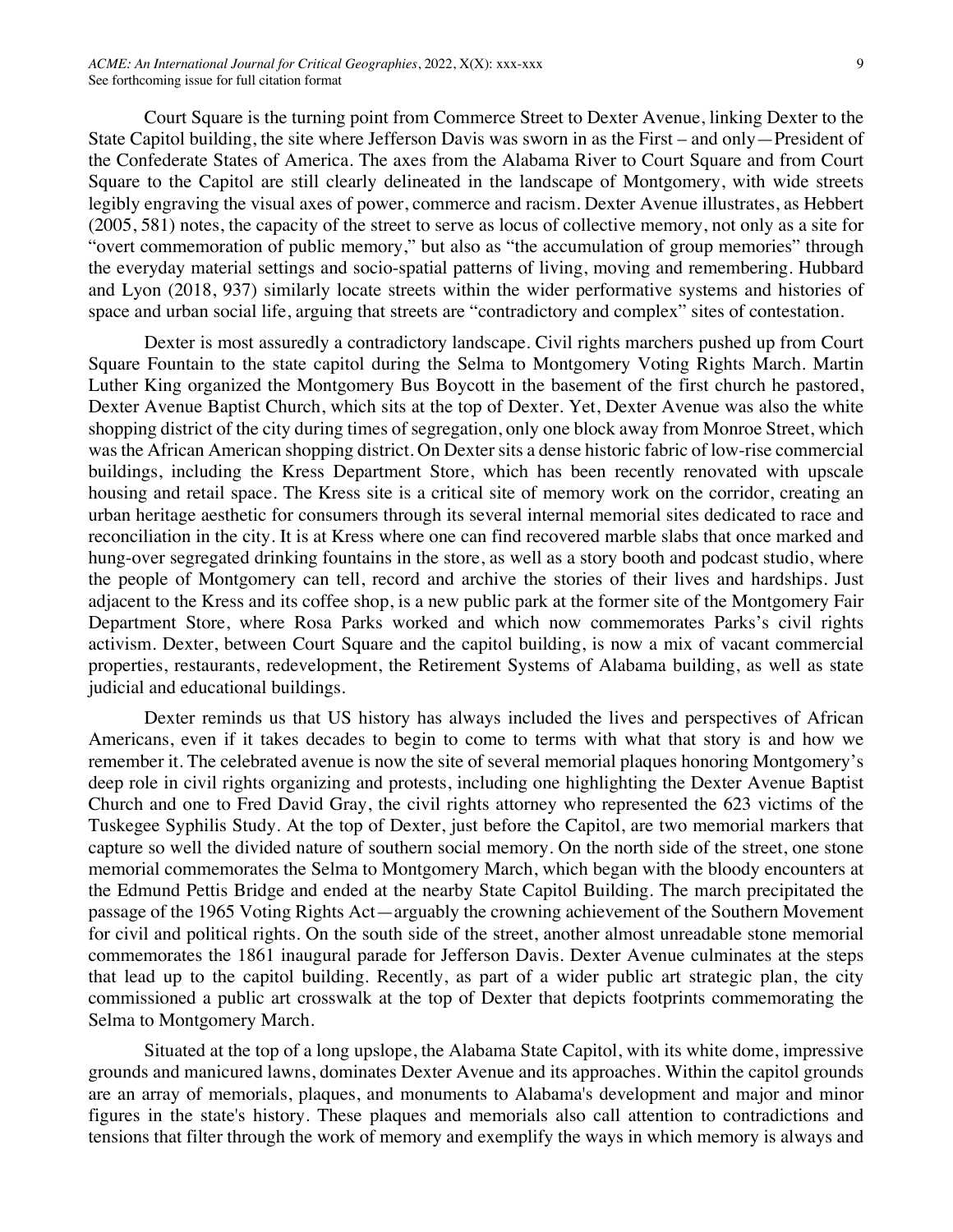everywhere contested. For example, after climbing the stairs from Dexter Avenue to the top of the capitol, a small plaque on the capitol steps draws attention to the site where Jefferson Davis took the oath of office to become President of the Confederate States of America in 1861. Located some steps away is the site where Martin Luther King, Jr., delivered a speech at the culmination of the Selma to Montgomery Voters Rights March. Opposite the church on the other side of the Capitol is a large memorial dedicated to Confederate veterans of the civil war. This memorial was a site of conflict in 2015. In the wake of the killing of nine African Americans in Charleston, Alabama Governor Robert Bentley reluctantly took down the Confederate battle flag and other Civil war-related flags from the foot of the Confederate memorial on the State Capitol grounds in Montgomery, leaving behind conspicuously empty flagpole mounts (Dean 2015). If you turn from this embattled Confederate memorial and stare down Dexter Avenue from the top of Capitol Hill, you see the Court Square fountain, discussed previously, that was the site of the largest slave market in the United States.

Taken and read together, these memorials illustrate a central contradiction in the southern memorial landscape. By situating the commemorated lives and experiences of important African Americans and events related to civil rights next to those memorials dedicated to white supremacy without context or effort to interpret these contradictory emplacements, the landscapes of Dexter and the wider city project the idea that a kind of moral equivalency exists among these memorials and attendant ideological messages. Architectural historian Dell Upton (2015, 15) challenges the tendency in Montgomery and other southern cities to separate Black and white history into a dual heritage of "parallel, equally honorable paths" rather than seeing them as consequentially entangled. These parallel paths do much to foreclose meaningful and fruitful dialog around issues of race and inequality in the US and, perhaps even more so, show the ways that memory work can foreclose engagement as much as it can foster meaningful interactions and interpretations. Ironically, or perhaps intentionally, these parallel paths reinforce notions of segregated histories and experiences rather than working to integrate the complexity of US history into a broader narrative of race and racism. In so doing, the memorial landscape of Montgomery, like the many southern commemorative landscapes, situates the contours of memory work in and through a lens that silences broader discussions about justice and reinforces the racialized boundary making that reflects the dominant realities of US society.

#### **Mis-Naming the Past in Montgomery's Landscape**

Returning to poet Elizabeth Alexander's conceptualization that "there is such a thing as the truth," how might we make sense of Montgomery's conflicted landscape of memory and truth-telling? Does Montgomery's landscape speak to the advances of racial capitalism in the  $21<sup>st</sup>$  century? Here we suggest that EJI and the memorial plaques mark space and transform our understanding of Montgomery at the same time that ongoing markers of white supremacy, memorialized in plaque, monument and Capitol architecture, also mark space. They exist together in Montgomery, at times side by side, in a way that evokes the still ongoing confines and segregating workings of white supremacy. This contradiction between an ostensibly progressive narrative at EJI (one that evokes themes of race, capital and the continuing processes of social confinement, oppression and exploitation) and a more traditional understanding of the South's history through a Confederate, Lost Cause iconography and narrative needs to be read together. Only by having these memories and memorial spaces speak with each other, rather than past or in isolation of each other, can we hope to better understand and realize this moment of racial reconciliation, truth-telling and memory work. Alexander, through her poem *Invocation,* speaks to these tensions as well:

Ancestors, you will find us still in cages, despised, and disciplined. You will find us still mis-named.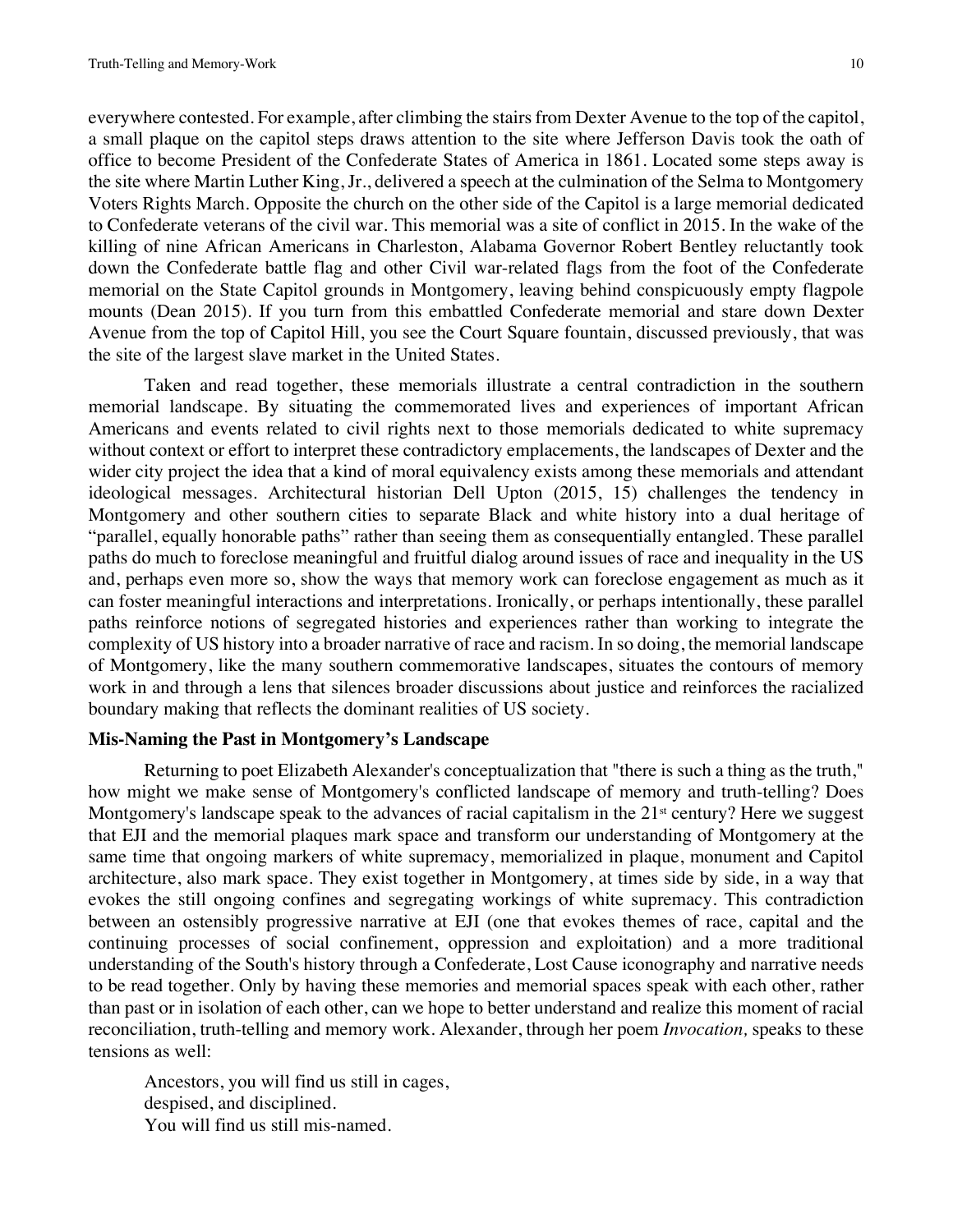Here you will find us despite. You will not find us extinct. You will find us here memoried and storied.

You will find us here mighty. You will find us here divine. You will find us where you left us, but not as you left us.

Here you endure and are luminous. You are not lost to us. The wind carries sorrows, sighs, and shouts.

The wind brings everything. Nothing is lost.

Alexander speaks to the layers of mis-naming that are fully apparent in Montgomery's present and conflicted memorial landscape. One of these layers is the legacy of erasure. Slaves were ripped from Africa and shipped to the ''New World'—to be marched up Commerce and held captive before being auctioned off as property. In contrast to the Memorial for Peace and Justice, whose immersive experience instructs visitors in the evils of lynching, the plaque marking Court Square as a site of slave auctions does not evoke the continued operation of these pathways as sites of and to white power within Montgomery. Similarly, the plaque commemorating Rosa Parks minimally marks space, without fully embodying the transformative work that her protests did well after bus de-segregation, nor the spatiality of conflicts around transportation justice that have expanded and continue to expand out from this one site and historical moment. The plaques around Montgomery that narrate its involvement in slave trade and the Civil Rights Movement ground the idea of slavery in a particular place and at a particular time. Rather than exposing the ties that bind slavery to the broader development and wealth of Montgomery, to the broader region and nation or even to the continued racial workings of mass incarceration, the plaques to the slave market and Rosa Parks sever those ties and ground Court Square in a particular time and place. This type of memorialization does important work marking space and history, but at the same time it severs events from broader systemic, structural and ongoing forms of racism. *The plaques, therefore, both name and mis-name.*

Similarly, at the top of Dexter Avenue, the conflicted memorial landscape exists in tension between King's church, the two plaques that mark both the march from Selma and for Jefferson Davis's inauguration, the Capitol building itself and its monuments to white supremacy. Here, there is no museum or immersive experience to contrast the ways that these simple memorial plaques sit under the shadow of the Capitol. Here, the architectural power of axis and scale, embodied in the monumental steps of the Capitol and the clear directional vista down Dexter and toward Court Square, bear heavily (though not completely) on ongoing contestation against racism and its ongoing iterations and expressions.

This misnaming also speaks to the way the memorial landscape of Montgomery unfolds. The city is littered with the remnants of past stories that are only partially retold or understood within the broader memorial landscape. Montgomery is therefore partially named, partially unnamed—a collapsed temporality of racism and luminous remembering. Yet to see the EJI museum and the memorial plaques and the landscapes of Dexter Avenue as not in conversation with each other is to miss the ways the contradictions between the sites reveal what Alexander evokes as the ways *there is such a thing as the truth.* Taken together, the plaques and the EJI Memorial to Peace and Justice and its Legacy Museum speak to each other and the ongoing workings of racism—from slavery and lynching to mass incarceration. They collectively speak to the inhumanity of our present realities, the way the city's foundation is created through the blood, bone, and sinews of countless peoples. When taken together it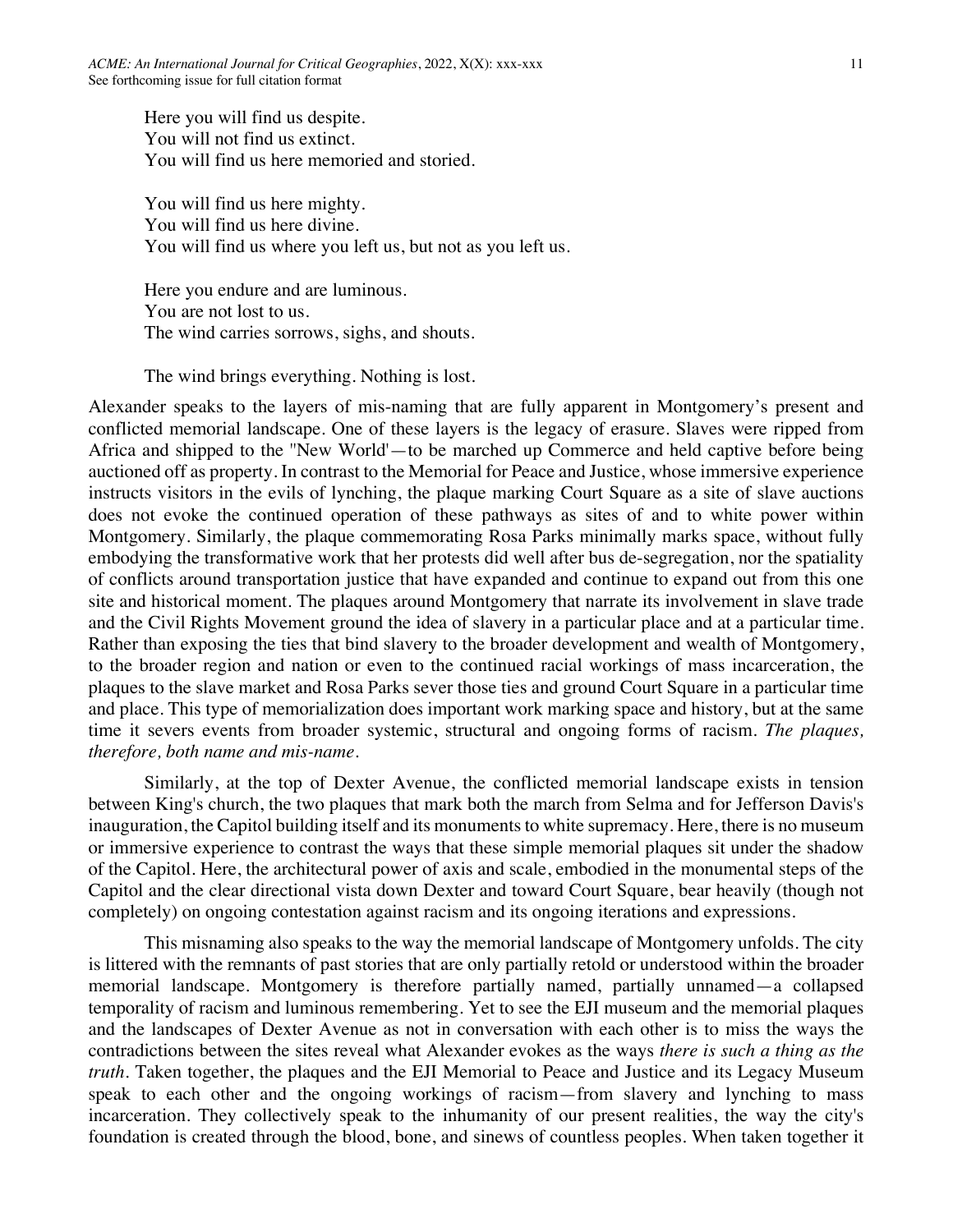exposes the complicated and still incomplete understanding of our collective past. The truth, if we are to take Alexander's words seriously, is found in the incompleteness of the story, the way the plaques and the museums and the memorial sites sit in tension with each other and the ways that tension is revelatory of the story itself. The truth is that as a nation the people of the US have not yet begun to fully incorporate or understand the true weight of violence, exploitation, erasure, genocide, mass incarceration or a host of other forms of dehumanizing and exploitative histories and realities that have come to make America, America.

Critical to the broader "truth" of the City of Montgomery and its complicated past is the way these memorials need to be situated together. To fully understand the memorials dedicated to the Selma to Montgomery March, for example, they have to be placed in conversation with the memorials dedicated to the Confederacy, Jefferson Davis, the slave market, and other markers that call forward the complicated legacies of race and history in the city. Such a moment requires a kind of broader reading of the city and its history than what is understood through slick marketing campaigns or the city's efforts to package and sell itself as the South's "Capital of Cool." Recall from our introduction that the memorial landscape of Montgomery calls forward and exposes painful realities about the still unresolved realities of white supremacy and a changing Southern landscape. Central to this unfolding are the ways the landscape in Montgomery situates the very fibers of racial capital and Indigenous genocides and dispossession that made it a critical site of commerce, business, empire building and politics at the eve of the US Civil War—and the ways that it is trying to remake itself today. Such a reading of the landscape and the ways the broader memorial complex fits together and how visitors experience and read those memorials, is the latent yet enduring dimension of memory work because it exists beyond the scope and scale of what landscape designers, architects, or city leaders or branding experts envision.

#### **Concluding Remarks**

By telling some truths, memory work in Montgomery evokes the dormant depths of racism—the existing but not fully realized work of truth-telling. In other words, the broader memorial complex within the Alabama city, when taken together, is revealing of what Alexander refers to as truths carried along by the wind. This truth of everything reveals the ways slavery, forced removal and the realities of racism lie everywhere exposed to those who can read the city beyond the overt and obvious signs, markers and memorial posts. The truth of everything reveals that the ancestral histories and realities of the making of the city are far from extinct and continue to animate and refresh the self-evident truths of racial capitalism. Memory works to invoke these latencies, drawing them out—telling us how this moment of this city came to be. It illuminates the city in new ways. When read together across Montgomery, memorials uncover and retell so that the past cannot be dis-severed from the present, so that the future can be something else. While ongoing public and scholarly debates about southern places of memory are rightly focused on the meaning of the past, less attention is given to what future might be at stake. If we are to fashion a more socially just and survivable future for those groups who have been (and continue to be) harmed by racialized violence, then we must enlist all aspects of the landscape in truth-telling, memory work and conversations with each other about the obvious, enduring and latent workings of racism in the South and the nation.

Montgomery, because of the important truth-telling in which it engages (and the truth telling it fails to make complete within its landscape), can be an important analytical workspace for geographers, not only for understanding the conflicted spatial politics of memory work happening in this specific city but also broader challenges and tensions facing the larger region and nation. The mis-naming of the past happening in Montgomery is indicative of a broader need to put contradictory and traditionally segregated memories and memorials in direct conversation with each other to realize the broader "truth" of cities and their complicated and painful past. As communicated in such affective terms at EJI's National Memorial for Peace and Justice, the geography of racial terror, white supremacy and anti-Black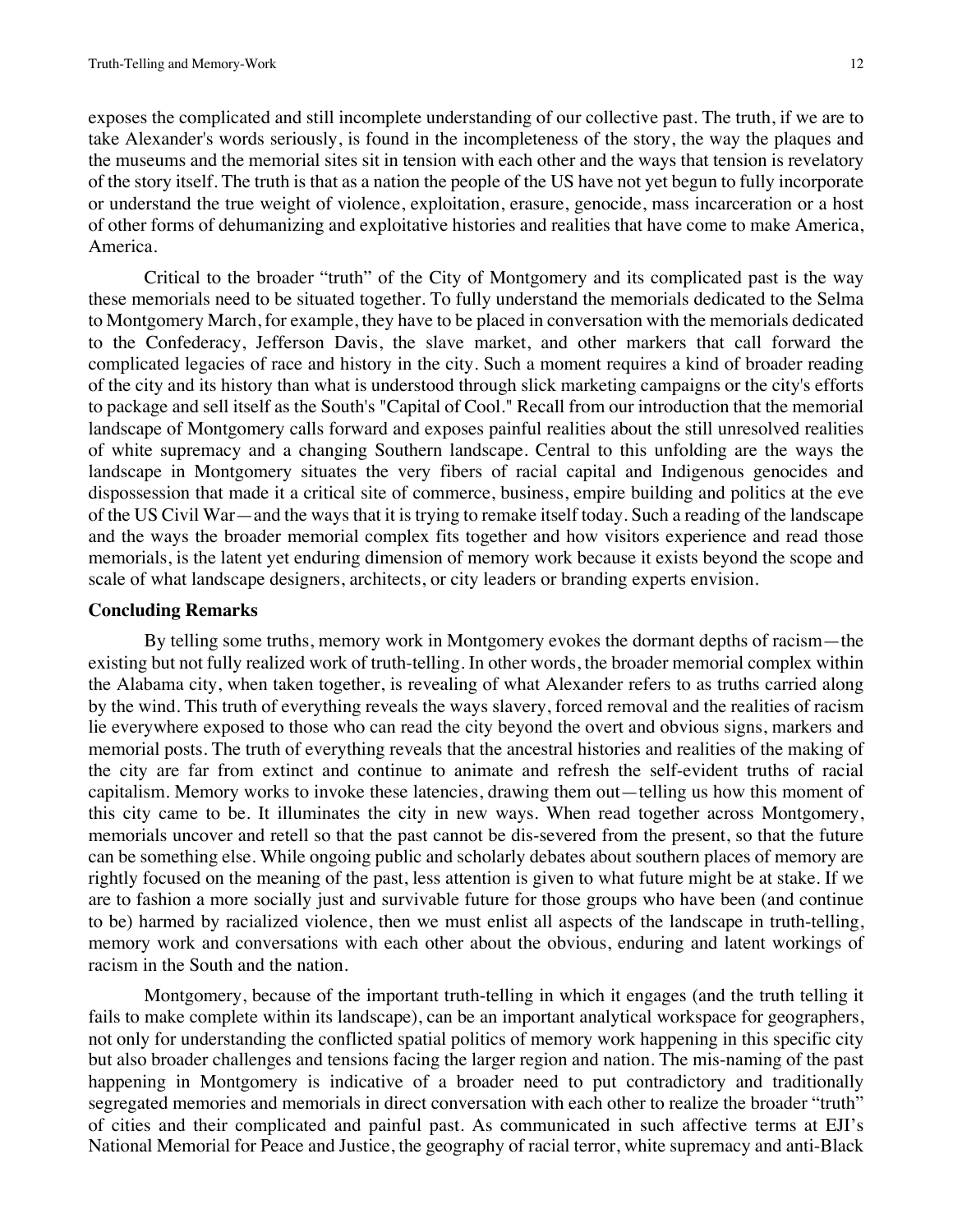oppression engulfs all of our communities, then and now. Yet how this moment is used—and how it ultimately reworks the landscape of Montgomery—remains unknown. In part, we suggest that by asking new questions about what continues to be named, mis-named and un-named, Montgomery severs the possibility of silence and casts new shadows even on the ways that memory work itself is co-opted by racial capitalism through urban development. The shadows and the tensions are where the next layer of truth lies. These are the luminous spaces Alexander speaks to—a new possibility where the past is not lost and can come to bear on the future.

#### **References**

- Alderman, D. (2011) Place naming and the politics of identity: a view from Martin Luther King Jr. Bld., USA. *Interaction,* 3: 10-14.
- Alderman, D. H., & Inwood, J. F. (2013). Landscapes of memory and socially just futures. *The Wiley-Blackwell companion to cultural geography*, 186-197.
- Alderman, D. and Inwood J. (2021) Memory-Work in Montgomery, Alabama: Focus on Geography 64. Avaialbeonlineat: https://www.focusongeography.org/publications/photoessays/alderman/index.html [Last accessed

22 May 2022].

- Bledsoe, A. (2020) The Primacy of Anti-Blackness. *Area* 52 (3) 472-579.
- Brasher, J. P., Alderman, D. H., & Subanthore, A. (2018). Was Tulsa's Brady Street really renamed? Racial (in) justice, memory-work and the neoliberal politics of practicality. *Social & Cultural Geography*, 21 (9) 1223-1244.
- Dean, C.J. (2015). Alabama Gov. Bentley removes Confederate flags from Capitol grounds. AL.com, 24 June. Available online at: https://www.al.com/news/2015/06/confederate\_flag\_removed\_from.html [Last accessed 1 June 2019].
- Doss, E. (2012). *Memorial mania: Public feeling in America*. University of Chicago Press.
- Dwyer, O. J., & Alderman, D. H. (2008). Memorial landscapes: analytic questions and metaphors. *GeoJournal*, *73*(3), 165-178.
- Dwyer, O. J., & Alderman, D. H. (2008). *Civil rights memorials and the geography of memory*. University of Georgia Press.
- Dwyer, O., Butler, D., & Carter, P. (2013). Commemorative surrogation and the American South's changing heritage landscape. *Tourism Geographies*, *15*(3), 424-443.
- Flewellen, A., Dunnavant, A., Jones, A., Wolde-Michael, T., Crossland, Z., and Franklin, M. (2021) The future of archaeology is antiracist: archaeology in the time of Black lives matter. *American Antiquity,*  86 (2) 224-243.
- Hanna, S. P. (2008). A slavery museum? Race, memory, and landscape in Fredericksburg, Virginia. *Southeastern Geographer*, *48*(3), 316-337.
- Hanna, S. P., Carter, P. L., Potter, A. E., Bright, C. F., Alderman, D. A., Modlin, E. A., & Butler, D. L. (2019). Following the story: narrative mapping as a mobile method for tracking and interrogating spatial narratives. *Journal of Heritage Tourism*, 14(1), 49-66.
- Gilmore, R. W. (2007). *Golden gulag: Prisons, surplus, crisis, and opposition in globalizing California* (Vol. 21). Univ of California Press.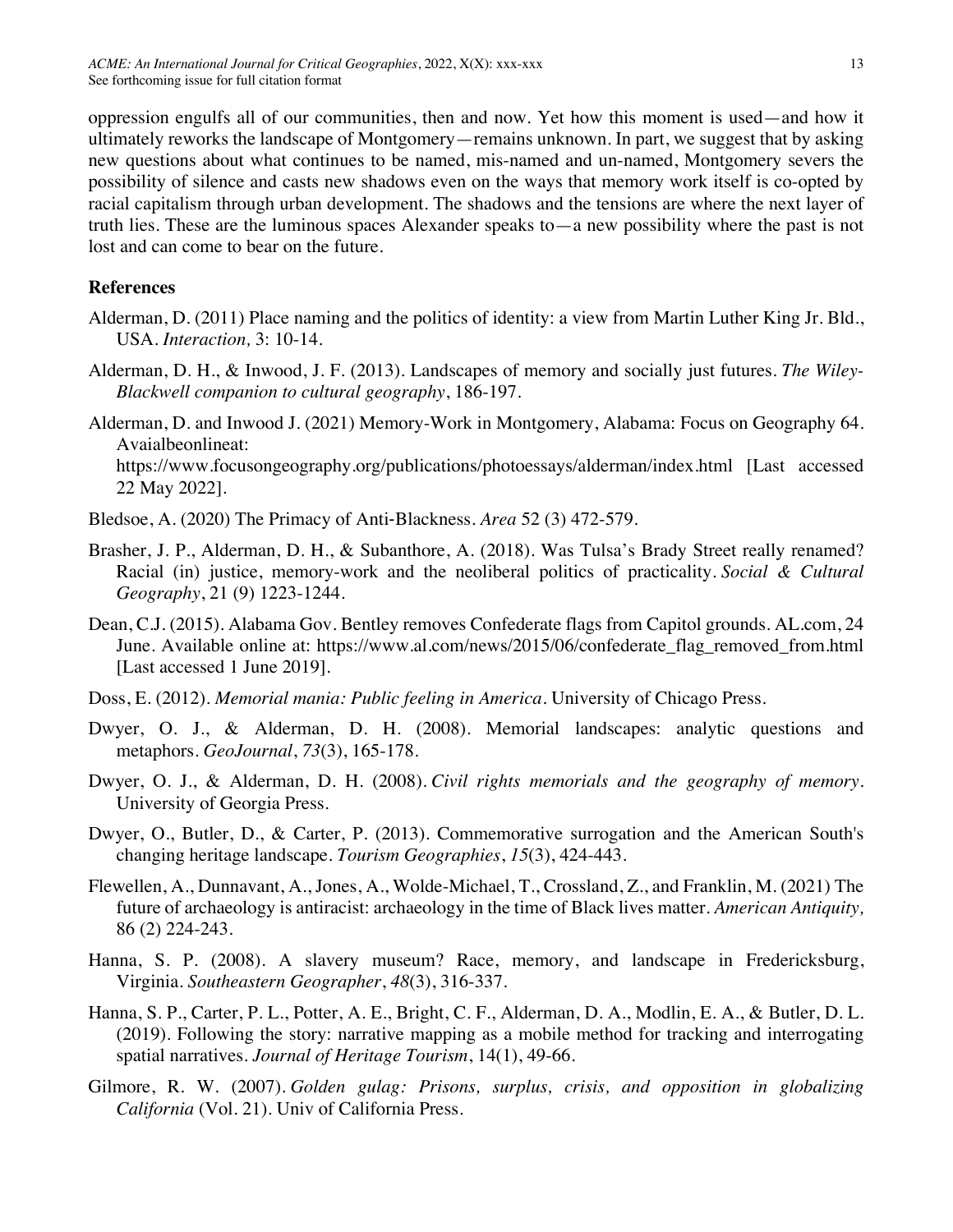- Hebbert, M. (2005). The street as locus of collective memory. *Environment and planning D: Society and Space*, *23*(4), 581-596.
- Hodder, R. (1999). Redefining a southern city's heritage: Historic preservation planning, public art, and race in Richmond, Virginia. *Journal of Urban Affairs*, *21*(4), 437-453.
- HoSang, D., LaBennett, O., & Pulido, L. (Eds.). (2012). *Racial formation in the twenty-first century*. Univ of California Press.
- Hubbard, P., & Lyon, D. (2018). Introduction: Streetlife–the shifting sociologies of the street. *The Sociological Review*, *66*(5), 937-951.
- Inwood, J. (2016). How grassroots truth and reconciliation movements can further the fight for social justice in US communities. *National Civic Review* 105 (3) 56-57.
- Inwood, J. (2012). Righting unrightable wrongs: Legacies of racial violence and the Greensboro Truth and Reconciliation Commission. *Annals of the Association of American Geographers*, *102*(6), 1450- 1467.
- Inwood, J. (2012). The politics of being sorry: the Greensboro truth process and efforts at restorative justice. *Social & Cultural Geography*, *13*(6), 607-624.
- Inwood, J., Alderman, D. (2021) Urban redevelopment as soft memory work in Montgomery, AL. *Journal of Urban Affairs.* 43 (8) 1153-1172.
- Inwood, J., Brand, A., and Quinn, E. (2021). Racial capital, Abolition, and a Geographic Argument for Reparations. *Antipode,* 53 (4) 1083-1103.
- Jansson, D. (2017). The Work of Southering: "Southern Justice" and the Moral Landscape of Uneven Racism. *Southeastern geographer*, *57*(2), 131-150.
- Jones, S. (2015). Uneasy Heritage: Remembering Everyday Life in Post-Socialist Memorials and Museums. In *Encounters with Popular Pasts* (pp. 219-234). Springer, Cham.
- Jonker, J., & Till, K. E. (2009). Mapping and excavating spectral traces in post-apartheid Cape Town. *Memory Studies*, *2*(3), 303-335.
- Logan, W., & Reeves, K. (Eds.). (2008). *Places of pain and shame: dealing with'difficult heritage'*. Routledge.
- McFarland, S., Bowden, S. L., & Bosman, M. M. (2019). " Take'Em Down Hillsborough!": Race, Space, and the 2017 Struggle Over Confederate Iconography in Neoliberal Tampa. *Southeastern Geographer*, *59*(2), 172-195.
- McKittrick, K. and Woods, C.A. eds., (2007). *Black geographies and the politics of place*. Boston, MA: South End Press.
- Melamed, J., 2006. "The Spirit of Neoliberalism: From racial liberalism to neoliberal multiculturalism. *Social text*, *24*(4 (89)), pp.1-24.
- Melamed, J. (2011). *Represent and destroy: Rationalizing violence in the new racial capitalism*. U of Minnesota Press.
- Nagel, C.R., 2018. Southern Exceptionalism and the Perils of Region. The Professional Geographer, 70(4), 678-686.
- Pine, B.J., Pine, J. and Gilmore, J.H., 1999. The experience economy: work is theatre & every business a stage. Harvard Business Press.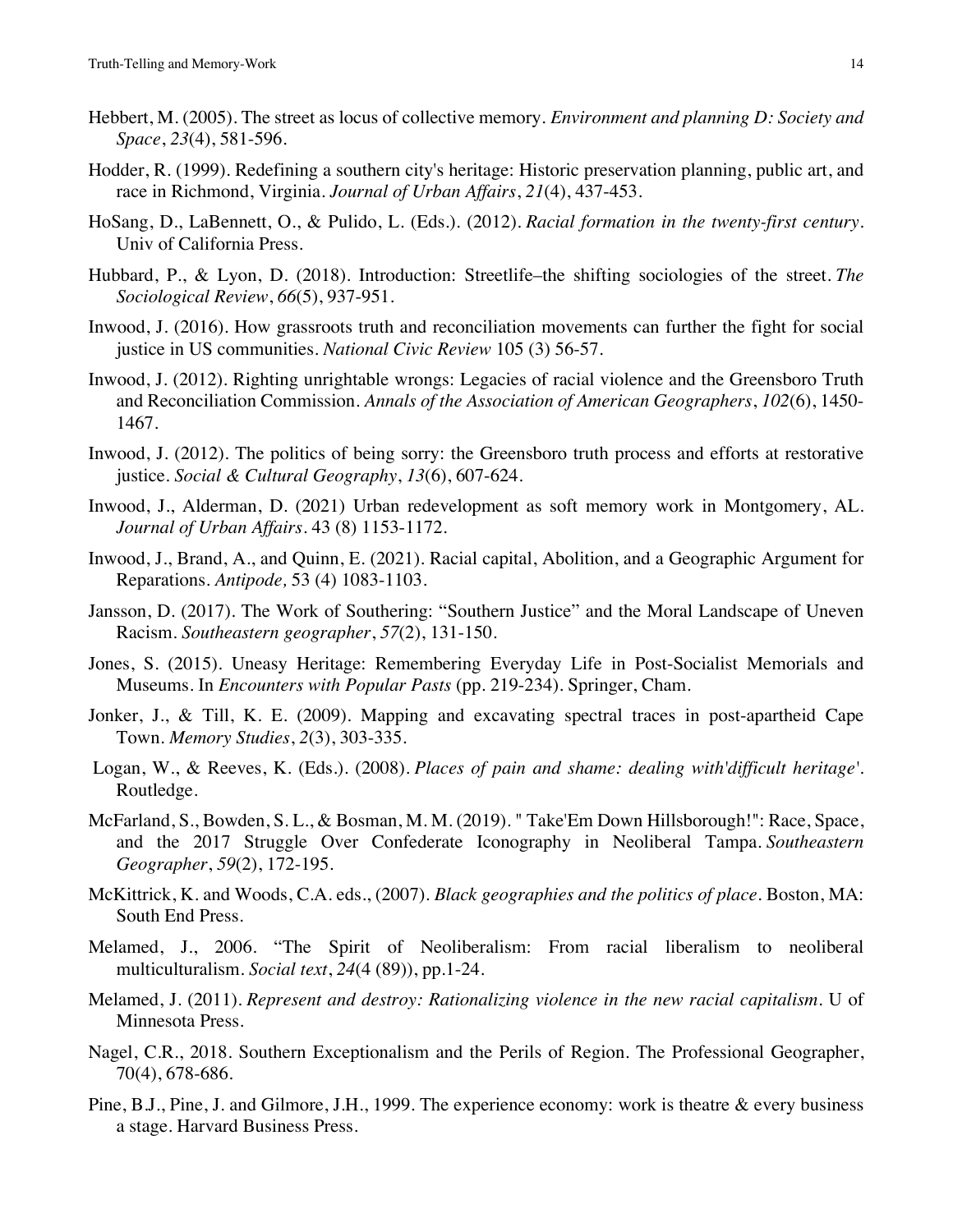- Pulido, L. (2016). Flint, environmental racism, and racial capitalism. *Capitalis, Nature, Socialism* online first. 27 (3) 1-16.
- Rice, A and Karux, J. 2012. Confronting the ghostly legacies of slavery: the politics of black bodies, embodied memories and memorial landscapes. *Atlantic Studies* 9(3) 245-272.
- Robertson, C. (2018). A lynching memorial is opening. The country has never seen anything like it. *The New York Times*.
- Rogers, W., Ward, R., Atkins, L., and Flynt, W. (2018) *Alabama: The History of a Deep South State, Bicentennial Edition.* Tuscaloosa: The University of Alabama Press.
- Rose-Redwood, R., Alderman, D., & Azaryahu, M. (2008). Collective memory and the politics of urban space: an introduction. *GeoJournal*, *73*(3), 161-164.
- Ryan, M. L., Foote, K., & Azaryahu, M. (2016). *Narrating space/spatializing narrative: Where narrative theory and geography meet*. The Ohio State University Press.
- Schein, R. H. (1997). The place of landscape: A conceptual framework for interpreting an American scene. *Annals of the Association of American Geographers*, *87*(4), 660-680.
- Schilling, M.K. (2018). America is racist. So what do we do now? Activist lawyer Bryan Stevenson has some answers. *Newsweek*, 29 November. Available online at: https://www.newsweek.com/2018/12/07/bryan-stevenson-racism-equal-justice-initiative-nationalmemorial-peace-and-1234169.html [Last accessed 1 June 2019].
- Schuknecht, C. (2018). Legislation To Make Lynching A Federal Crime Clears Historic Hurdle In Congress. *National Public Radio*, 21 December. Available online at https://www.npr.org/2018/12/21/679025366/legislation-to-make-lynching-a-federal-crime-clearshistoric-hurdle-in-congress [Last accessed 9 December 2019].
- Smith, R. (2019). Montgomery sees nearly \$1 billion from tourism*. WSFA 12 News*, 23 May. Available online at: https://www.wsfa.com/2019/05/24/montgomery-sees-billion-boost-growth-tourism/ [Last accessed 1 June 2019].
- Smith, S. A., & Foote, K. E. (2017). Museum/space/discourse: analyzing discourse in three dimensions in Denver's History Colorado Center. *cultural geographies*, *24*(1), 131-148.
- Sumartojo, S. (2016). Commemorative atmospheres: Memorial sites, collective events and the experience of national identity. *Transactions of the Institute of British Geographers*, *41*(4), 541-553.
- Till, K. E. (2012). Wounded cities: Memory-work and a place-based ethics of care. *Political Geography*, 31(1), 3-14.
- Till, K.E., (2011)Interim Use at a Former Death Strip? Art, Politics, and Urbanism at Skulpturenpark Berlin\_Zentrum. Silberman, M (ed) *The German Wall: Fallout in Europe*, p.99.
- Tolia-Kelly, D. P. (2016). *Landscape, race and memory: material ecologies of citizenship*. Routledge.
- Tullos, A. (2004). The Black Belt. *Southern Spaces* 19 April. Available online at: https://southernspaces.org/2004/black-belt/ [Last accessed 9 December 2019].
- Tyner, J. A., Inwood, J. F., & Alderman, D. H. (2014). Theorizing violence and the dialectics of landscape memorialization: A case study of Greensboro, North Carolina. *Environment and Planning D: Society and Space*, *32*(5), 902-914.
- Upton, D. (2015). *What can and can't be said: Race, uplift, and monument building in the contemporary South*. Yale University Press.